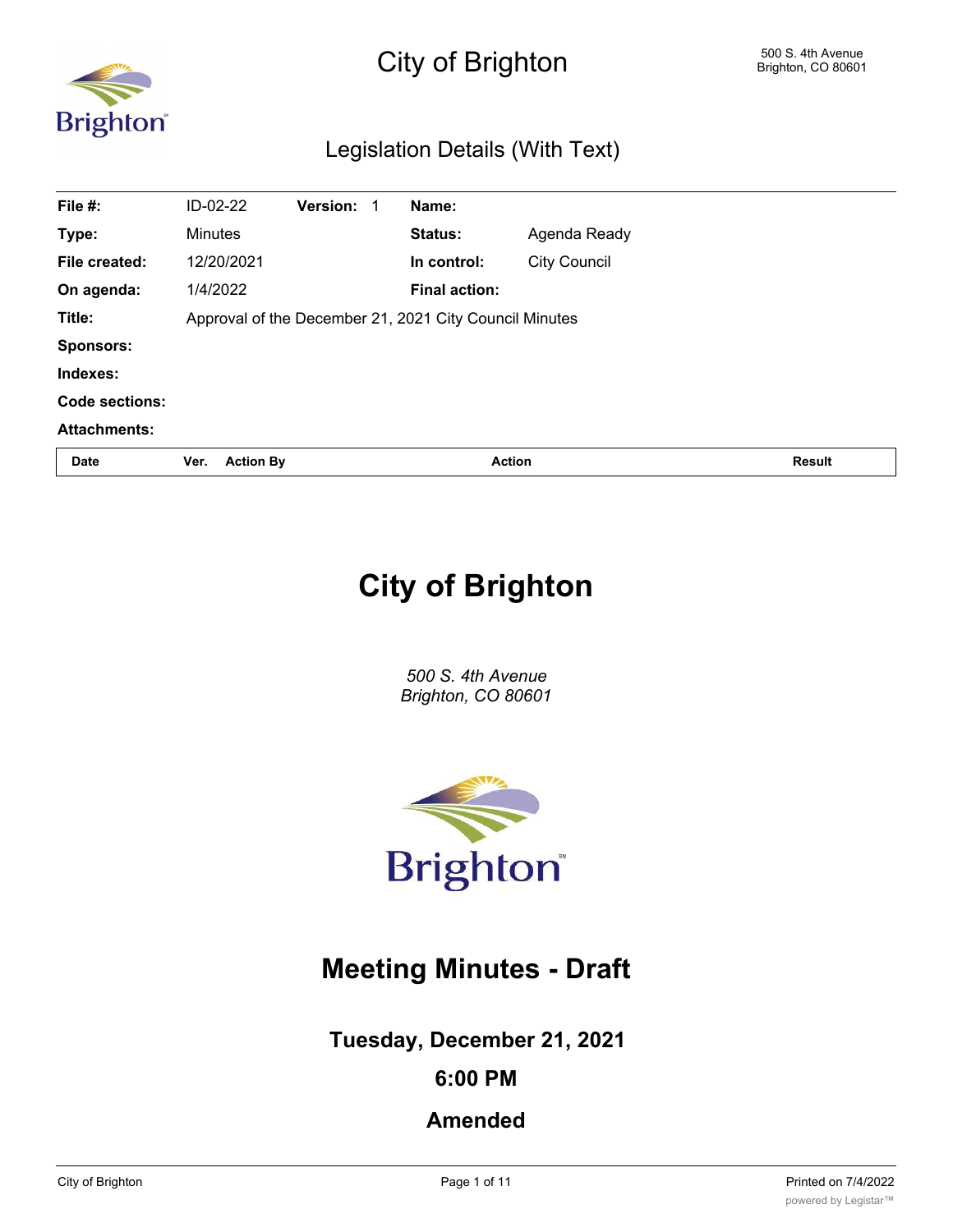### **Council Chambers**

# **City Council**

*MAYOR - GREGORY MILLS MAYOR PRO TEM - MATT JOHNSTON COUNCIL MEMBERS: CLINT BLACKHURST, ADAM CUSHING, MARK HUMBERT, MARY ELLEN POLLACK, ANN TADDEO, TIM WATTS*

### **1. CALL TO ORDER**

*Mayor Mills called the meeting to order at 6:01 p.m.*

#### **A. Pledge of Allegiance to the American Flag**

*Councilmember Pollack led the recitation of the Pledge of Allegiance to the American Flag.*

#### **B. Roll Call**

**Present:** 7 - Mayor Mills, Mayor Pro Tem Johnston, Councilmember Blackhurst, Councilmember Cushing, Councilmember Humbert, Councilmember Pollack, and Councilmember Watts

**Not Present:** 1 - Councilmember Taddeo

#### **2. APPROVAL OF REGULAR AGENDA**

**Motion by Councilmember Watts, seconded by Councilmember Blackhurst, to approve the Regular Agenda as presented. Motion passed by the following vote:**

> **Aye:** 7 - Mayor Mills, Mayor Pro Tem Johnston, Councilmember Blackhurst, Councilmember Cushing, Councilmember Humbert, Councilmember Pollack, and Councilmember Watts

Absent: 1 - Councilmember Taddeo

#### **3. CONSENT AGENDA**

- **A. Approval of the November 16, 2021 City Council Minutes**
- **B. Approval of the November 22, 2021 City Council Minutes**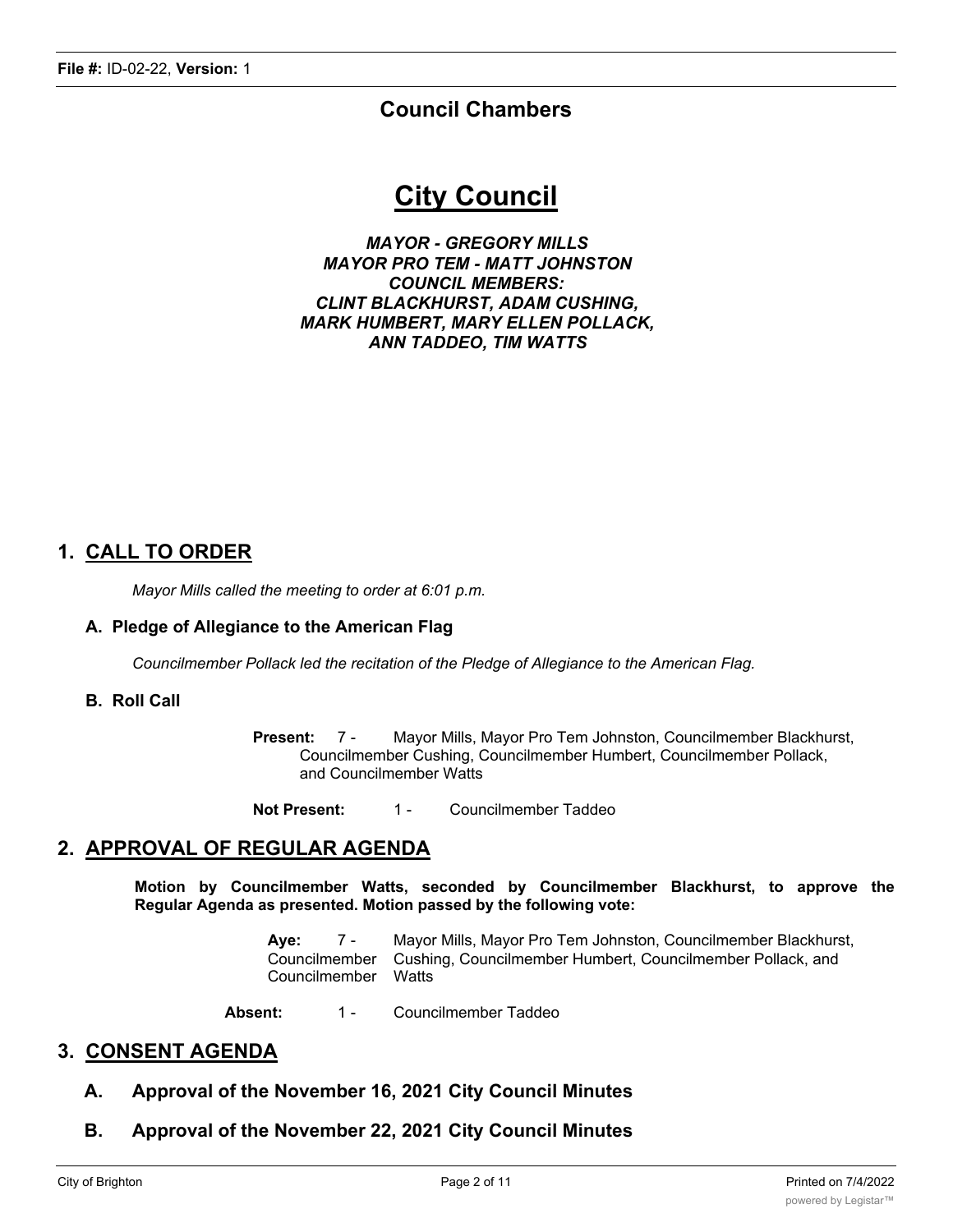**C. A RESOLUTION OF THE CITY COUNCIL OF THE CITY OF BRIGHTON, COLORADO, APPOINTING SHEILA HARRELL AS AN AT-LARGE MEMBER OF THE PARKS AND RECREATION ADVISORY BOARD TO FILL AN UNEXPIRED TERM TO JANUARY 2023**

**Resolution No. 2021-105**

**D. A RESOLUTION OF THE CITY COUNCIL OF THE CITY OF BRIGHTON, COLORADO, APPROVING LODGING TAX GRANTS AND ALLOCATIONS FROM THE LODGING TAX FUND IN THE AMOUNT OF TWO HUNDRED FIFTY-FIVE THOUSAND THREE HUNDRED EIGHTY FOUR DOLLARS (\$255,384) FOR CALENDAR YEAR 2021; DESIGNATING THE RECIPIENTS AND AMOUNTS OF SAID GRANTS AND ALLOCATIONS; AUTHORIZING THE CITY MANAGER TO EXECUTE THE AGREEMENTS WITH THE RECIPIENTS OF THE 2021 ALLOCATION ON BEHALF OF THE CITY; AND SETTING FORTH OTHER DETAILS RELATED THERETO**

**Resolution No. 2021-106**

**E. A RESOLUTION OF THE CITY COUNCIL OF THE CITY OF BRIGHTON, COLORADO, APPROVING A LEASE AGREEMENT WITH BRIGHTON PLATTE VALLEY MEDICAL CENTER FOR CITY-OWNED REAL PROPERTY LOCATED AT 1735 SKEEL STREET, AND AUTHORIZING THE CITY MANAGER TO EXECUTE SAID LEASE AGREEMENT ON BEHALF OF THE CITY**

**Resolution No. 2021-107**

**Motion by Councilmember Blackhurst, seconded by Councilmember Humbert, to approve the Consent Agenda as presented. Motion passed by the following vote:**

> **Aye:** 7 - Mayor Mills, Mayor Pro Tem Johnston, Councilmember Blackhurst, Councilmember Cushing, Councilmember Humbert, Councilmember Pollack, and Councilmember Watts

**Absent:** 1 - Councilmember Taddeo

#### **4. CEREMONIES**

#### **5. PUBLIC INVITED TO BE HEARD ON MATTERS NOT ON THE AGENDA (Speakers limited to five minutes)**

*Dean Poorman, Brighton. Mr. Poorman expressed concern about flooding in his basement and the City not taking responsibility for it and four water main breaks in his neighborhood in the past month.*

*Michael Boutwell, Brighton. Mr. Boutwell expressed concern that the City closed its recycling bins and about the virus.*

*Mayor Mills called for a break at 6:15 p.m. for technology issues.*

*Mayor Mills reconvened the meeting at 6:25 p.m.*

### **6. PUBLIC HEARINGS**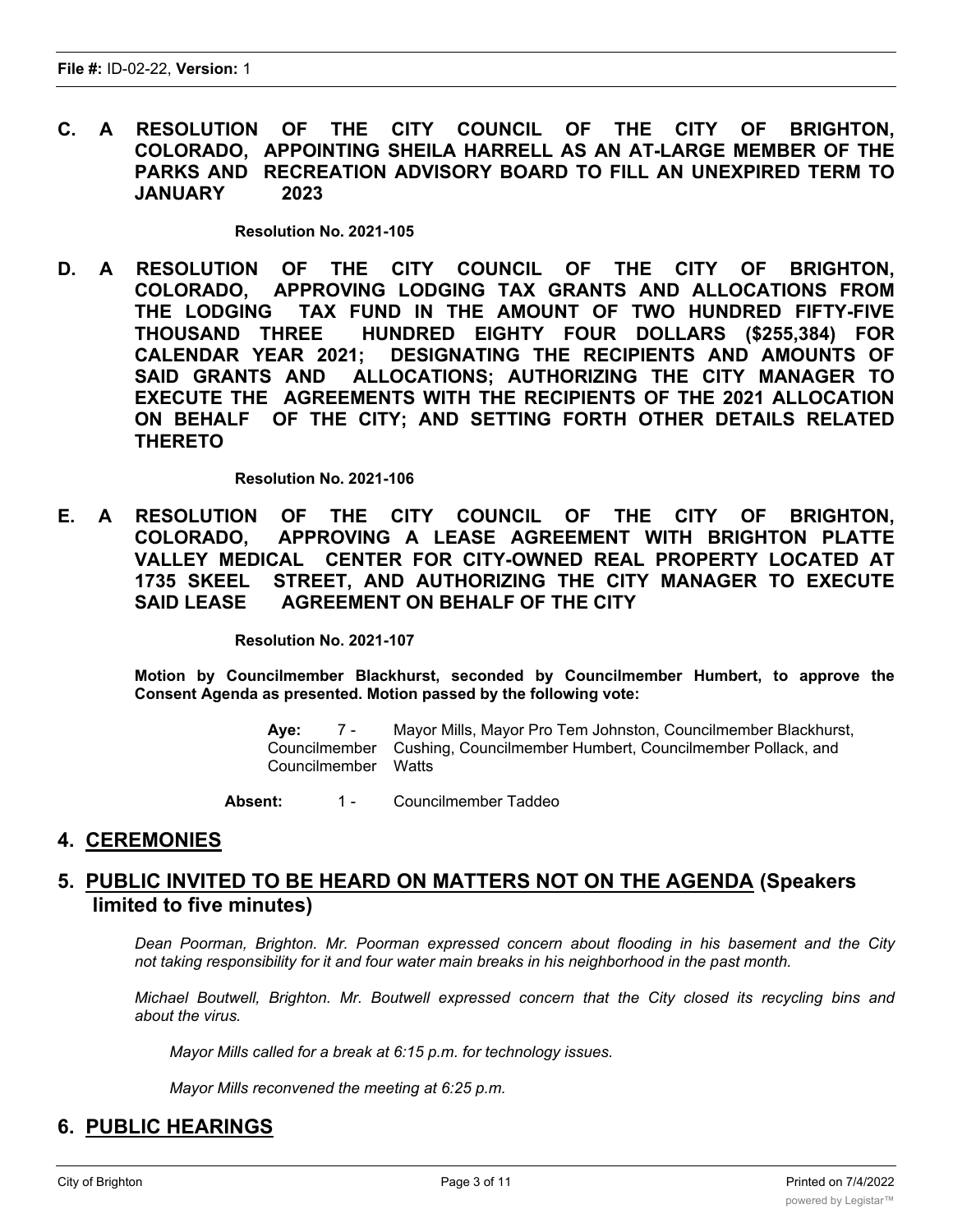#### **A. A RESOLUTION OF THE CITY COUNCIL OF THE CITY OF BRIGHTON, COLORADO, APPROVING A FINAL PLAT AND DEVELOPMENT AGREEMENT FOR THE MARRONE TRUCKING SUBDIVISION, AN APPROXIMATE 20.003 ACRES OF LAND, IN SECTION 18, TOWNSHIP 1 SOUTH, RANGE 66 WEST OF THE 6TH PRINCIPAL MERIDIAN, CITY OF BRIGHTON, COUNTY OF ADAMS, STATE OF COLORADO; AUTHORIZING THE MAYOR TO EXECUTE THE DEVELOPMENT AGREEMENT ON BEHALF OF THE CITY; AND SETTING FORTH OTHER DETAILS RELATED THERETO**

*Mayor Mills read the title of the Resolution into the record.*

Mayor Mills opened the public hearing at 6:26 p.m. and City Clerk Natalie Hoel verified the required postings *and publications (December 6, 2021 on the City of Brighton website) for this public hearing were completed.*

*City Manager Michael Martinez introduced Assistant Director of Community Development Mike Tylka.*

*Assistant Director of Community Development Mike Tylka presented the Marrone Trucking Subdivision Final Plat and Development Agreement. The applicant is represented by Enviro Finance Group and the owners are Kenneth Marrone and Marrone EAT, LLC. This item is being processed under the former Land Use and* Development Code that was in place prior to January 1, 2020 as this item was submitted to be processed before that date. The role of staff is to be an unbiased party to review the submitted applications to the City's adopted codes, policies, reports and standards and then to make a recommendation to City Council for their *ultimate decision.*

The old Land Use and Development Code brought the Final Plats to the City Council with the Development *Agreement, this is different from the current process. The property is located east of Fulton Avenue approximately ¼ mile south from its intersection with Bromley Lane and is approximately twenty acres. There* is heavier industrial to the west, and industrial zoned land to the north and east. The property was annexed in *2020 and was zoned as Light Industrial.*

The designation as Industrial and platting it to an industrial subdivision aligns with a number of policies of the *Comprehensive Plan. This includes building off of existing infrastructure surrounding the site, creates a job* employment generating use adjacent to the Highway 85 corridor. This is planned to be two lots, just over five acres on the north and approximately fourteen acres on the south lot. There is a section of property that is owned by Walmart and either the City or applicant has been able to get an agreement with Walmart for the property to access the site. Prior to the annexation of the property, the applicant did create an access point at the northwest corner of lot 1. Another alignment sets forth future trail connectivity in the area and will be developed at the time of site plan for each lot. A future right-of-way for 148<sup>th</sup> Avenue will be done that aligns *with the right-of-way to the south of the self-storage facility to connect to Sable Boulevard.*

Staff finds that the proposal is in conformance with the zoning set forth in Section 17-40-210 of the former Land Use and Development Code. Staff feels it will facilitate orderly growth and expansion of the City and will allow future industrial users to take advantage of the major nearby transportation corridors. Three of the four *neighboring sides are zoned for industrial users.*

*The Development Agreement calls for the dedication of water shares, no fee-in-lieu, the right-of-way for a future extension of 148th Avenue, construct necessary access points and others, if triggered, construct on-site trail segments with applicable Site Plans, install water and sewer lines for on-site service, and install necessary streetlights. The Development Agreement also outlines triggers for utility undergrounding along Fulton Avenue, the construction of Fulton Avenue and 148th Avenue if required, and sets that future stormwater maintenance agreements would be entered into at the time of site plan.*

*All public notices were done in accordance with the Land Use and Development Code.*

Staff finds that the Final Plat lays out all of the appropriate easements for access including fire, utilities and drainage and grants a trail easement and right-of-way for the future 148<sup>th</sup> Avenue as requested by staff. The *Final Plat substantially complies with the approved Preliminary Plat. The Development Review Committee has*

,我们也不会有什么。""我们的人,我们也不会有什么?""我们的人,我们也不会有什么?""我们的人,我们也不会有什么?""我们的人,我们也不会有什么?""我们的人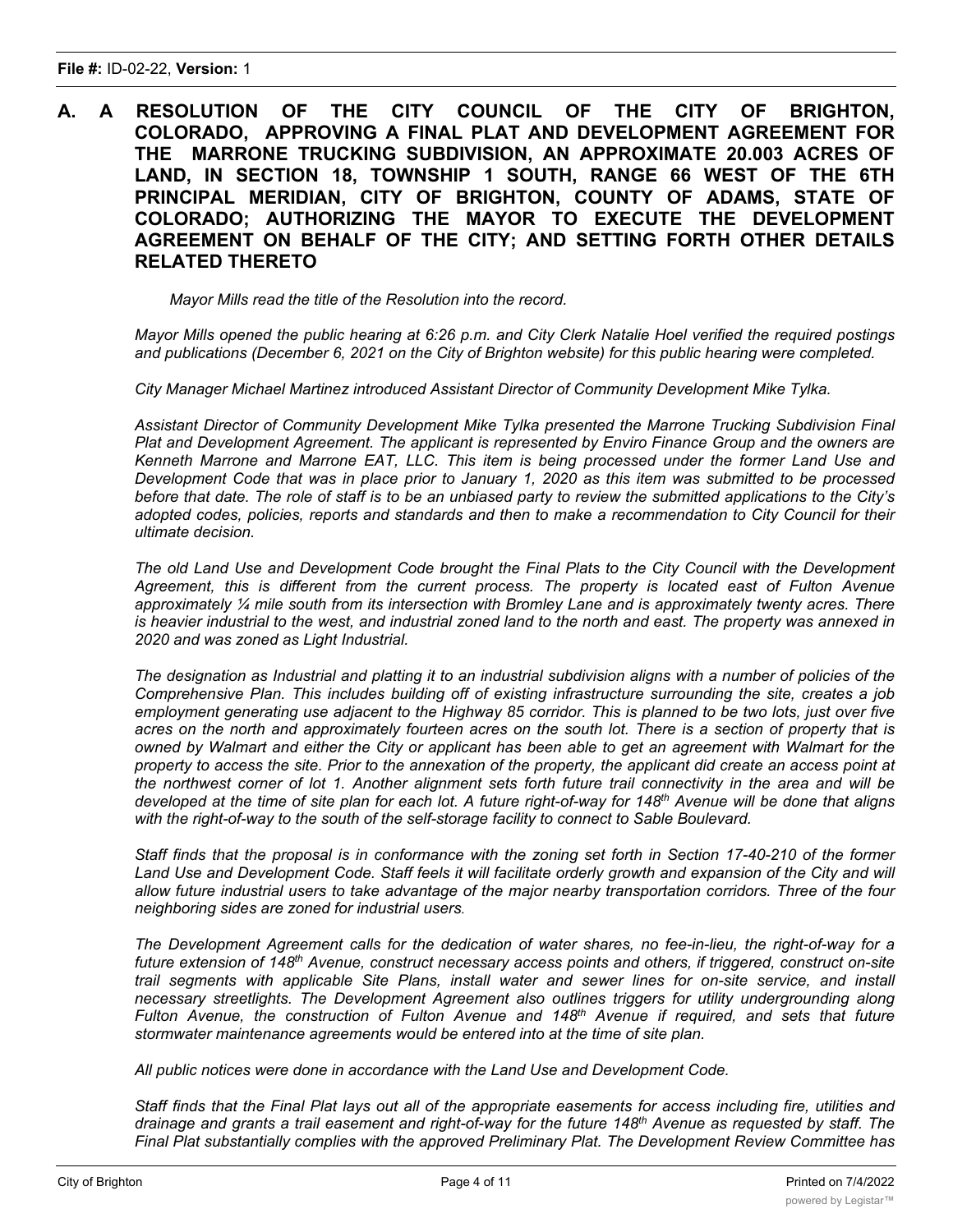reviewed the Final Plat and finds it is in line with all applicable standards and zoning districts. The *Development Agreement is in line with the applicable Code section and with policies of the Comprehensive Plan. The Planning Commission approved the request unanimously with two conditions, staff has found those to be satisfied with the submission of the Final Plat.*

*Mayor Mills asked if the applicant would like to add anything to the presentation, she did not.*

*Mayor Mills asked if anyone in the audience had questions for the applicant.*

Mayor Mills asked if anyone in the audience wished to speak on behalf of or against the request, there was *none.*

*Mayor Mills asked if there were questions from City Council.*

Councilmember Blackhurst asked if Lot 1 would be used by the trucking company and asked what Lot 2 would be used for. Sarah Laverty explained that there is not a plan for Lot 2 at this time, it could be developed as one lot or they owner could come back to subdivide the lot. Councilmember Blackhurst stated it is good to see *industrial in this area.*

*Mayor Mills closed the public hearing at 6:37 p.m.*

**Motion by Councilmember Humbert, seconded by Councilmember Blackhurst, to approve Resolution 2021-108. Motion passed by the following vote:**

> **Aye:** 7 - Mayor Mills, Mayor Pro Tem Johnston, Councilmember Blackhurst, Councilmember Cushing, Councilmember Humbert, Councilmember Pollack, and Councilmember Watts

Absent: 1 - Councilmember Taddeo

#### **7. ORDINANCES FOR INITIAL CONSIDERATION**

#### **8. ORDINANCES FOR FINAL CONSIDERATION**

#### **A. AN ORDINANCE OF THE CITY COUNCIL OF THE CITY OF BRIGHTON, COLORADO, AMENDING SECTION 3-8-90 OF THE BRIGHTON MUNICIPAL CODE REGARDING BIDDING PROCEDURES FOR CONTRACTS AND PROCUREMENT OF SUPPLIES AND SERVICES**

*Mayor Mills read the title of the Ordinance into the record.*

*City Manager Martinez explained that this is the final reading of the Ordinance.*

**Motion by Mayor Pro Tem Johnston, seconded by Councilmember Watts, to approve Ordinance 2378. Motion passed by the following vote:**

> **Aye:** 7 - Mayor Mills, Mayor Pro Tem Johnston, Councilmember Blackhurst, Councilmember Cushing, Councilmember Humbert, Councilmember Pollack, and Councilmember Watts

Absent: 1 - Councilmember Taddeo

#### **9. RESOLUTIONS**

**A. A RESOLUTION OF THE CITY COUNCIL OF THE CITY OF BRIGHTON, COLORADO, APPOINTING BRIAN MOEN AS A LODGING PROVIDER MEMBER OF**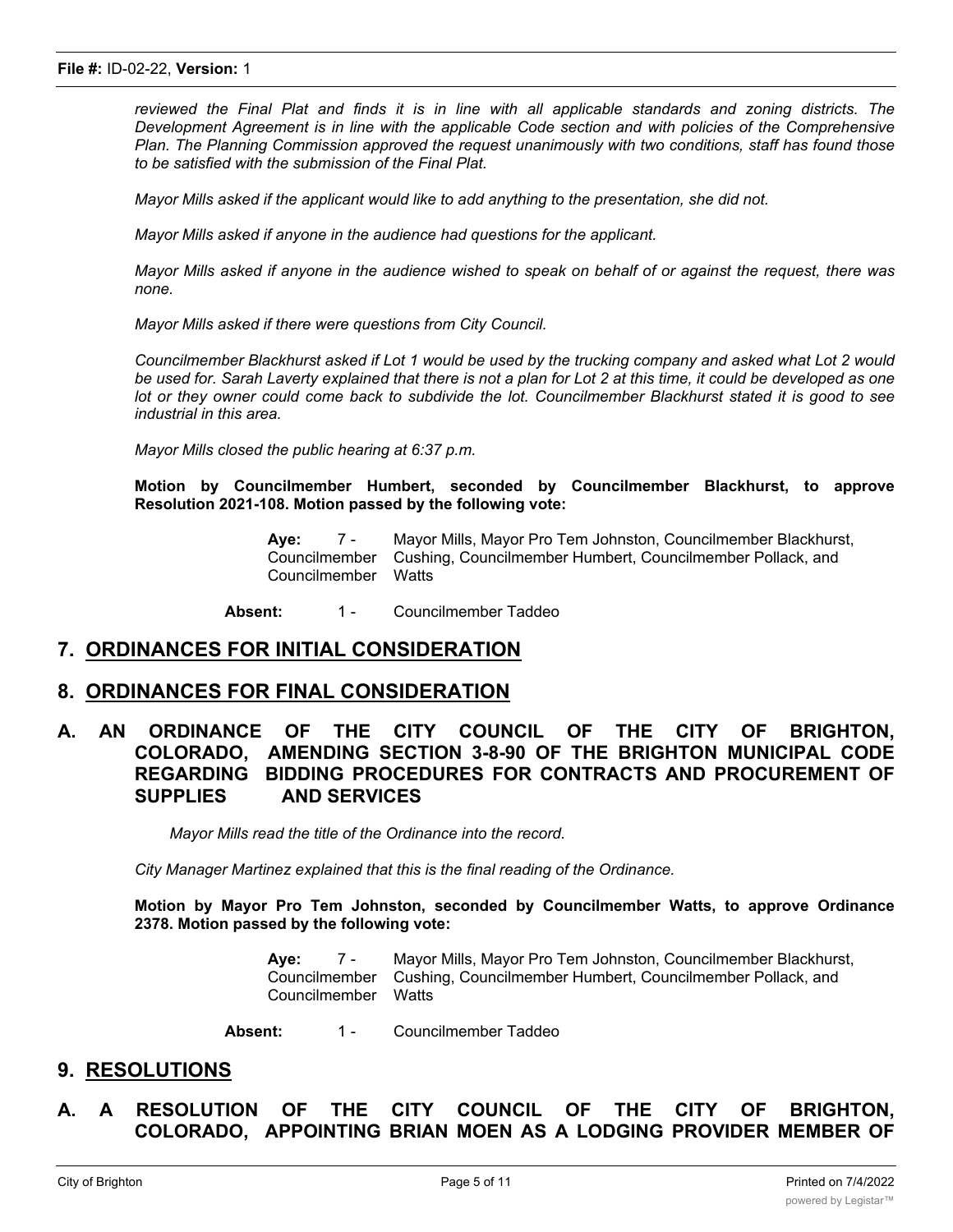#### **THE LODGING TAX ADVISORY COMMITTEE WITH A TERM TO DECEMBER, 2024**

*Mayor Mills read the title of the Resolution into the record.*

*City Manager Martinez explained that this was not brought to a Study Session because the Lodging Tax Advisory committee is short members and now has an appointment opportunity. This Resolution is to appoint Brian Moen, the General Manager of Candlewood Suites. Mr. Moen has been attending meetings.*

**Motion by Councilmember Watts, seconded by Councilmember Humbert, to approve Resolution 2021-109. Motion passed by the following vote:**

> **Aye:** 7 - Mayor Mills, Mayor Pro Tem Johnston, Councilmember Blackhurst, Councilmember Cushing, Councilmember Humbert, Councilmember Pollack, and Councilmember

Absent: 1 - Councilmember Taddeo

#### **B. A RESOLUTION OF THE CITY COUNCIL OF THE CITY OF BRIGHTON, COLORADO, ACKNOWLEDGING THE CERTIFIED ABSTRACT OF VOTES CAST FOR THE DECEMBER 7, 2021 SPECIAL RUN-OFF MUNICIPAL ELECTION FOR MAYOR**

*Mayor Mills read the title of the Resolution into the record.*

*City Manager Martinez introduced City Clerk Natalie Hoel.*

City Clerk Natalie Hoel explained that this Resolution acknowledges the certified abstract of votes cast for the *December 7, 2021 Special Run-off Election for Mayor and answered questions from Council regarding:*

· *The cost of the Run-off Election.*

**Motion by Councilmember Cushing, seconded by Councilmember Watts, to approve Resolution 2021-110. Motion passed by the following vote:**

> **Aye:** 7 - Mayor Mills, Mayor Pro Tem Johnston, Councilmember Blackhurst, Councilmember Cushing, Councilmember Humbert, Councilmember Pollack, and Councilmember

Absent: 1 - Councilmember Taddeo

**C. A RESOLUTION OF THE CITY COUNCIL OF THE CITY OF BRIGHTON, COLORADO, ACCEPTING THE BID OF ROCKY MOUNTAIN TURF SOLUTIONS AND APPROVING THE PROCUREMENT OF ADULT AND YOUTH SPORTS COMPLEX TURF CONVERSION, PROJECT #22-007191, TO ROCKY MOUNTAIN TURF SOLUTIONS FOR THE CONTRACT AMOUNT OF FOUR MILLION THREE HUNDRED EIGHTY-SIX THOUSAND FIVE HUNDRED DOLLARS, AND AUTHORIZING THE CITY MANAGER, OR DESIGNEE, TO EXECUTE AND SIGN THE CONTRACT ON BEHALF OF THE CITY AND THE CITY CLERK TO ATTEST THERETO**

*Mayor Mills read the title of the Resolution into the record.*

*City Manager Martinez introduced Assistant Director of Parks and Open Space Kyle Sylvester and Parks Crew Leader Ryan Smith.*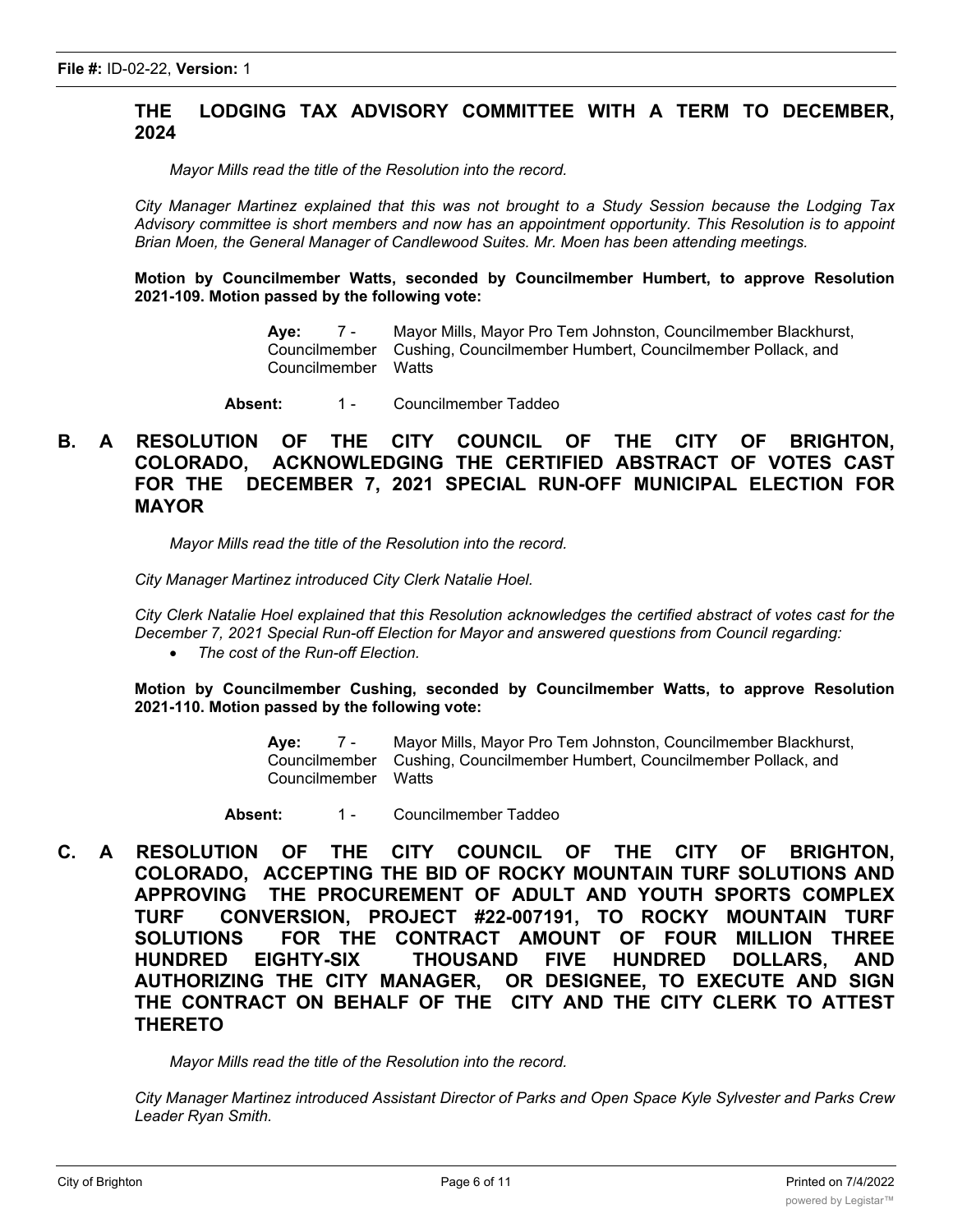#### **File #:** ID-02-22, **Version:** 1

*Assistant Director of Parks and Open Space Kyle Sylvester presented the Adult and Youth Sports Complex* Turf Conversion project. The two complexes involved are the Pawlowski Field for vouth sports and the Adult *Sports Complex. The process was with the cooperative purchasing agreement through the OMNIA Partners.* The total project cost for demo and installation of eight new artificial turf fields in the two complexes is *\$4,386,500. Sufficient funds are available in the Parks and Recreation Capital Projects fund. The Adult Sports* Complex consists of approximately fifteen acres of land and 9.5 acres of planting area will be converted to artificial turf. Pawlowski Field used for youth sports consists of 5.75 acres and 3.3 acres will be converted to artificial turf. One full-time emplovee maintains all of the athletic spaces in the City. Game preparation is done *by the Recreation Center staff and the BYBSA. The current maintenance staffing hours include 1,200 hours* for parks staffing and 1.300 hours for recreation staff and BYBSA for a total of 2.500 hours per year. The maintenance hours with the artificial turf is reduced to 400 hours for parks staff, 400 hours for recreation staff and BYBSA for a total of 800 hours per year. The water usage for the Adult Sports Complex is approximately 12 million gallons per year and the Pawlowski Fields use approximately 2 million gallons per year. The water *savings after the turf conversion will be approximately 10.5 million gallons per season.*

*Parks Crew Leader Ryan explained that the contract would be awarded to Rocky Mountain Turf Solutions.* AstroTurf has been in business since 1965 and Rocky Mountain Turf Solutions is the regional installer for the product. Crew Leader Ryan presented the details of the project. There is a thirty week timeline for construction and they can begin on January 10, 2022 if approved. Only two fields would be worked on at a time so the other two fields are available at all times. Work on the Pawlowski Fields would not begin until the Adult Sports *Complex is completed, this would begin in August. There is a fifteen to twenty year product longevity.*

*Assistant Director Sylvester and Crew Leader Smith answered questions from Council regarding:*

- · *The savings of gallons of water per year.*
- · *The reason for the red clay look in fields instead of turf.*
- · *The ability to have the turf look instead of the clay.*
- · *The comparison of other products and bids from other companies.*
- · *Confidence that the bidding process was vetted.*
- · *This being the best product for the City's needs.*
- · *Results of studies done for injuries with this product.*
- · *There being a consistent bounce with this product.*

**Motion by Councilmember Watts, seconded by Councilmember Blackhurst, to approve Resolution 2021-111. Motion passed by the following vote:**

> **Aye:** 7 - Mayor Mills, Mayor Pro Tem Johnston, Councilmember Blackhurst, Councilmember Cushing, Councilmember Humbert, Councilmember Pollack, and Councilmember Watts

Absent: 1 - Councilmember Taddeo

**D. A RESOLUTION OF THE CITY COUNCIL OF THE CITY OF BRIGHTON, COLORADO, ACCEPTING THE BID OF ARROW J LANDSCAPE & DESIGN INC. AND APPROVING THE PROCUREMENT OF FOUNDERS PLAZA PHASE II CONSTRUCTION LANDSCAPING, PROJECT #21-006990, TO ARROW J LANDSCAPE & DESIGN INC. FOR THE CONTRACT AMOUNT OF SIX HUNDRED THIRTEEN THOUSAND EIGHT HUNDRED TEN DOLLARS (\$613,810), AND AUTHORIZING THE CITY MANAGER, OR DESIGNEE, TO EXECUTE AND SIGN THE CONTRACT ON BEHALF OF THE CITY AND THE CITY CLERK TO ATTEST THERETO**

*Mayor Mills read the title of the Resolution into the record.*

*City Manager Martinez explained that Council directed staff to explore funding sources with BURA at the December 7, 2021 City Council meeting. BURA was unable to meet and will have a special meeting on December 29, 2021. Staff is asking for this item to be continued to the second meeting in January.*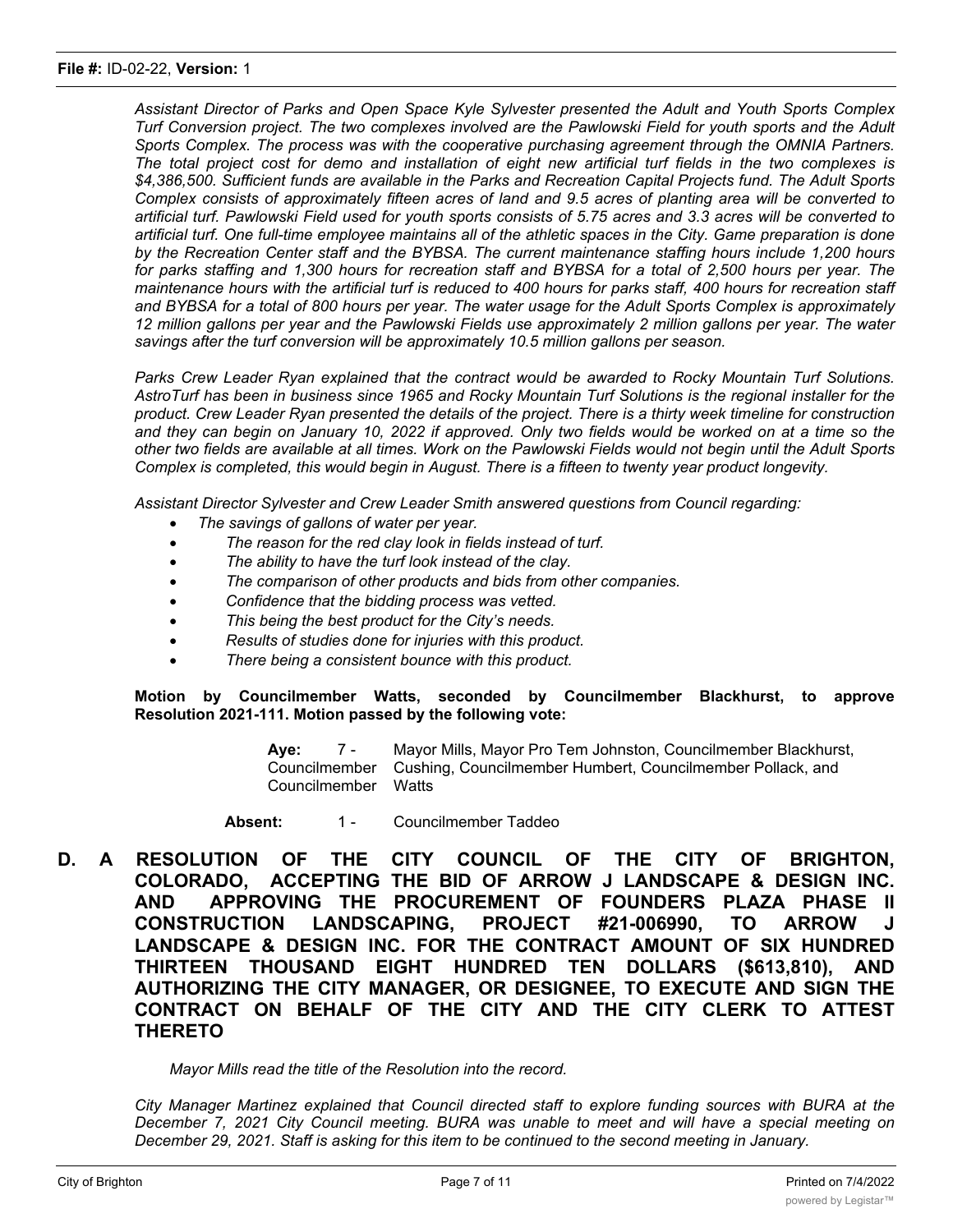**Motion by Mayor Pro Tem Johnston, seconded by Councilmember Blackhurst, to continue the Resolution to January 18, 2022. Motion passed by the following vote:**

- **Aye:** 6 Mayor Mills, Mayor Pro Tem Johnston, Councilmember Blackhurst, Councilmember Humbert, Councilmember Pollack, and Councilmember Watts
- **No:** 1 Councilmember Cushing
- Absent: 1 Councilmember Taddeo

#### **10. UTILITIES BUSINESS ITEMS**

#### **Ordinances**

#### **A. AN ORDINANCE OF THE CITY COUNCIL OF THE CITY OF BRIGHTON, COLORADO, AMENDING AND RE-CODIFYING CERTAIN SECTIONS OF TITLE 13 OF THE BRIGHTON MUNICIPAL CODE (FINAL READING)**

*Mayor Mills read the title of the Ordinance into the record.*

*City Manager Martinez explained this is the final reading of the Ordinance.*

**Motion by Councilmember Blackhurst, seconded by Councilmember Humbert, to approve Ordinance 2379. Motion passed by the following vote:**

- **Aye:** 7 Mayor Mills, Mayor Pro Tem Johnston, Councilmember Blackhurst, Councilmember Cushing, Councilmember Humbert, Councilmember Pollack, and Councilmember Watts
- Absent: 1 Councilmember Taddeo

#### **Resolutions**

**B. A RESOLUTION OF THE CITY COUNCIL OF THE CITY OF BRIGHTON, COLORADO, ACTING BY AND THROUGH ITS WATER ACTIVITY ENTERPRISE, APPROVING THE FIRST AMENDMENT TO INTERGOVERNMENTAL AGREEMENT NO. 20-08.24 BETWEEN THE CITY OF BRIGHTON AND URBAN DRAINAGE AND FLOOD CONTROL DISTRICT D/B/A MILE HIGH FLOOD DISTRICT REGARDING DESIGN OF DRAINAGE AND FLOOD CONTROL IMPROVEMENTS FOR THE BRIGHTON NORTH OUTFALL AT BASELINE OUTFALL FROM 19TH AVENUE TO THE PRESERVE, AND AUTHORIZING THE CITY MANAGER TO EXECUTE SAID AMENDMENT ON BEHALF OF THE CITY**

*Mayor Mills read the title of the Resolution into the record.*

*City Manager Martinez introduced Stormwater Coordinator Scott Olsen.*

*Stormwater Coordinator Scott Olsen explained that there are two North Outfalls within the City of Brighton.* The Denver Alignment just finished construction. This Resolution is for the First Amendment to the IGA with Mile High Flood District and is for the Baseline Alignment. Mile High Flood District is a quasi-governmental agency formed in 1969, they collect taxes from all parties in the district to provide funding back to the local jurisdictions for drainage and flood control projects. All citizens of Brighton living in Adams County pay this tax. An outfall system plan was created in 2006 and this outfall was conceptually designed in that plan. The City has updated the plan to bring it up to date and provide a feasible route for the outfall. The IGA was approved in September 2020 to provide contributions to the design of the outfall. The first amendment to the IGA will address moving forward with the construction. The original design and location have been amended to use an

*open channel conveyance instead of a piped system, this will save money for the City and the development.*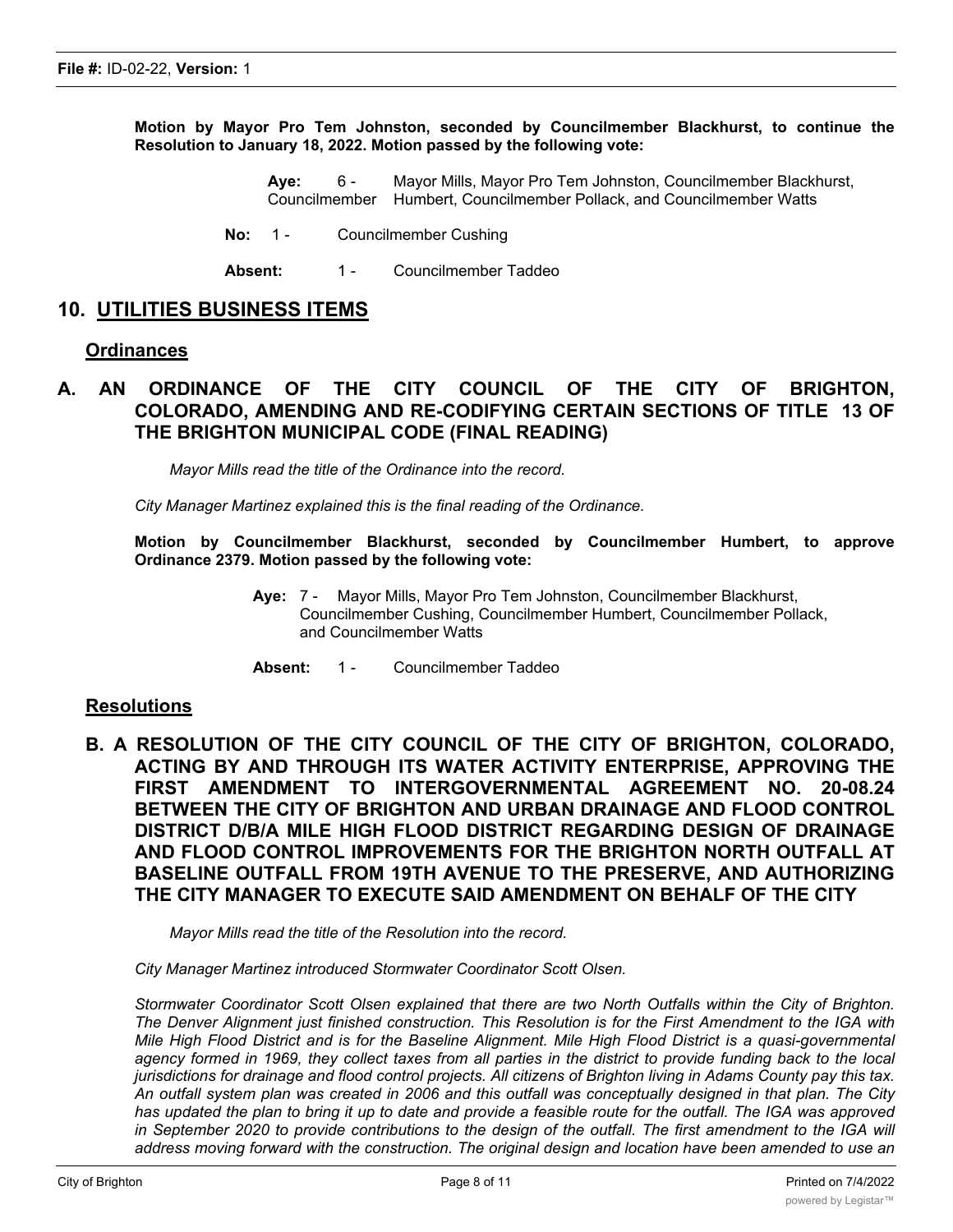open channel conveyance instead of a piped system, this will save money for the City and the development. There will be a detention pond to capture the high flows coming off of the developed areas. This plans for the drainage of some existing and future subdivisions. There will be a future connection for the Bridge Street *Widening Project. City Council previously approved \$498,000 for the design of the project. Mile High Flood District has provided \$750,000 and the City has contributed \$4,500,000 for construction and these funds have* been budgeted in the Stormwater Capital budget for 2022. The total cost for the project is \$5,748,000. Staff *recommends approval of the First Amendment to the IGA.*

*Stormwater Coordinator Olsen answered questions from Council regarding:*

- · *The bidding process.*
- · *The ability for the Mile High Flood District to hire who they want to complete the work.*
- · *Council reviewing the IGA.*
- · *The ability to get a new IGA.*
- · *This project affecting the flooding on Chavez Street and Telluride Street for the better.*
- · *The option to tie into the project.*
- · *This being pipes or including an open cut.*
- · *The anticipated completion date of the entire project.*
- · *Any anticipated road closures.*

**Motion by Councilmember Watts, seconded by Councilmember Blackhurst, to approve Resolution 2021-112. Motion passed by the following vote:**

- **Aye:** 7 Mayor Mills, Mayor Pro Tem Johnston, Councilmember Blackhurst, Councilmember Cushing, Councilmember Humbert, Councilmember Pollack, and Councilmember Watts
- **Absent:** 1 Councilmember Taddeo

#### **11. GENERAL BUSINESS**

#### **A. E-470 Hazmat Route Designation Discussion**

*City Manager Martinez explained that the laws have changed since this was last presented to City Council and announced that the Fire District has no issues with the hazmat route designation.*

*Emergency Management Coordinator Stephanie Hackett gave a brief overview of the request by the Colorado State Patrol to designate e-470 as a hazmat route.*

**Motion by Mayor Pro Tem Johnston, seconded by Councilmember Watts, to approve sending a letter to the Colorado State Patrol in support of designating E-470 as a hazmat route. Motion passed by the following vote:**

> **Aye:** 7 - Mayor Mills, Mayor Pro Tem Johnston, Councilmember Blackhurst, Councilmember Cushing, Councilmember Humbert, Councilmember Pollack, and Councilmember Watts

**Absent:** 1 - Councilmember Taddeo

#### **B. Cancel the December 28, 2021 Study Session**

**Motion by Councilmember Humbert, seconded by Mayor Pro Tem Johnston, to Cancel the December 28, 2021 Study Session. Motion passed by the following vote:**

> **Aye:** 6 - Mayor Mills, Mayor Pro Tem Johnston, Councilmember Blackhurst, Councilmember Humbert, Councilmember Pollack, and Councilmember Watts

**No:** 1 - Councilmember Cushing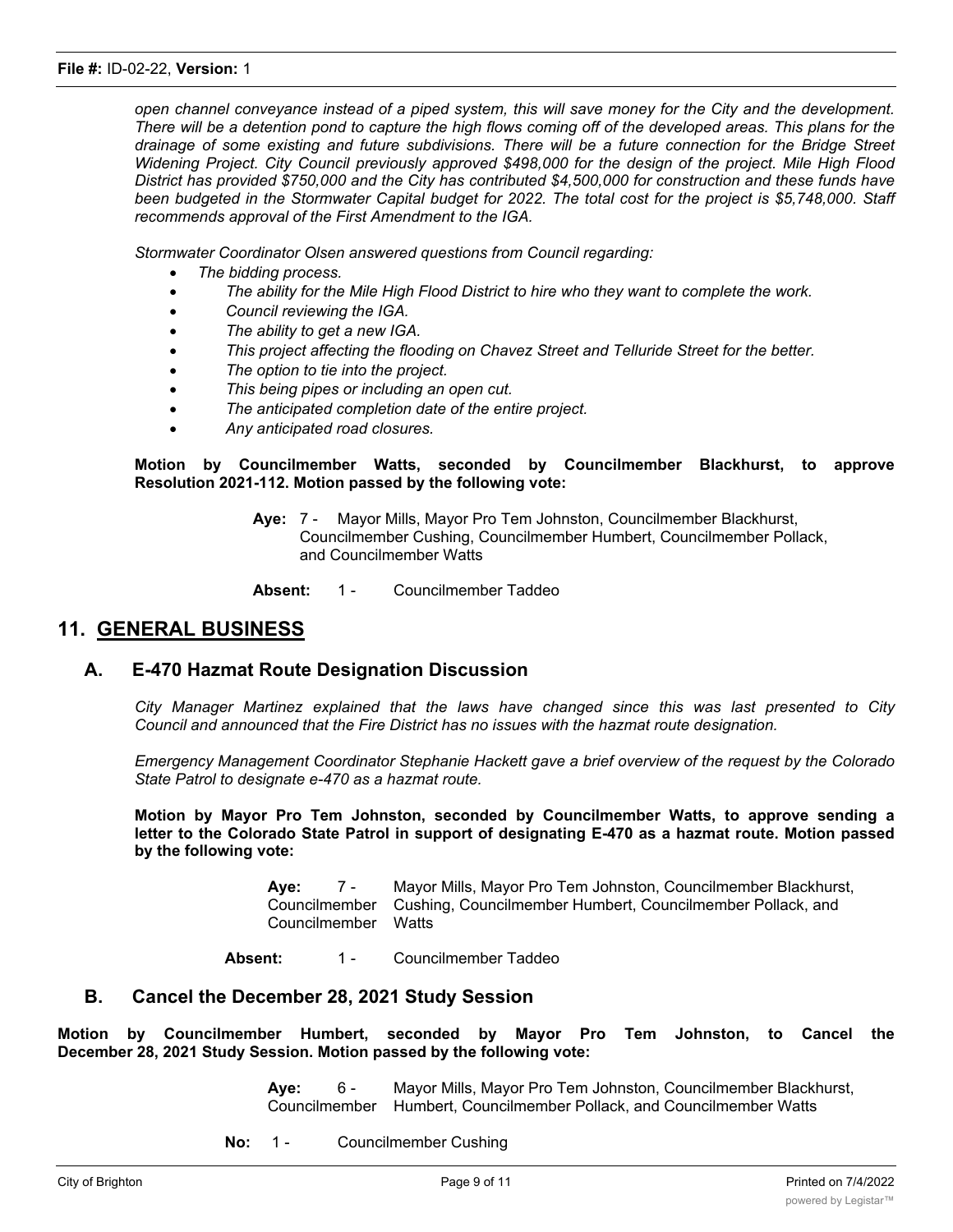Absent: 1 - Councilmember Taddeo

#### **C. Discussion of Vacant Council Seat Replacement**

*Members of City Council discussed filling the vacant Ward 3 Council seat by appointing Clint Blackhurst to fill the current vacant seat or holding a special election.*

*Peter Padilla, Brighton. Mr. Padilla agreed with many councilmembers that appointing current Ward 3 Councilmember Clint Blackhurst would be best for the City.*

Councilmember Blackhurst stated he is willing to accept the appointment and serve for the remainder of the *vacant term.*

**Motion by Mayor Pro Tem Johnston, seconded by Councilmember Watts, to appoint Clint** Blackhurst effective January 4, 2022 to fill the vacant Council seat in Ward 3. Motion passed by the **following vote:**

- **Aye:** 5 Mayor Mills, Mayor Pro Tem Johnston, Councilmember Cushing, Councilmember Humbert, and Councilmember Watts
- **No:** 1 Councilmember Pollack
- Absent: 1 Councilmember Taddeo
- Abstain: 1 Councilmember Blackhurst

#### **12. REPORTS**

#### **A. By the Mayor**

*Mayor Mills attended the EDC meeting, the NATA meeting, the AC Rep Legislative review, the Chamber* luncheon, the Jane Talbot room dedication at Eagle View Adult Center, the Festival of Lights, the Swearing in *Ceremony for Brighton Police Officers and read to 4th graders at Henderson Elementary.*

#### **B. By Department Heads**

*New Finance Director Catrina Asher introduced herself and gave a brief history of her background.*

#### **C. By the City Attorney**

#### **D. By the City Manager**

*City Manager Martinez thanked Councilmember Humbert for his knowledge and his kindness to staff during his service.*

#### **13. REPORTS BY COUNCIL ON BOARDS & COMMISSIONS**

*Councilmember Watts attended the Jane Talbot room dedication at Eagle View Adult Center, the Senior* Advisory Board meeting, a concert at the Armory, the Swearing in Ceremony for Brighton Police Officers and *the Festival of Lights.*

*Councilmember Humbert attended a concert at the Armory.*

#### **14. EXECUTIVE SESSION**

#### **15. ADJOURNMENT**